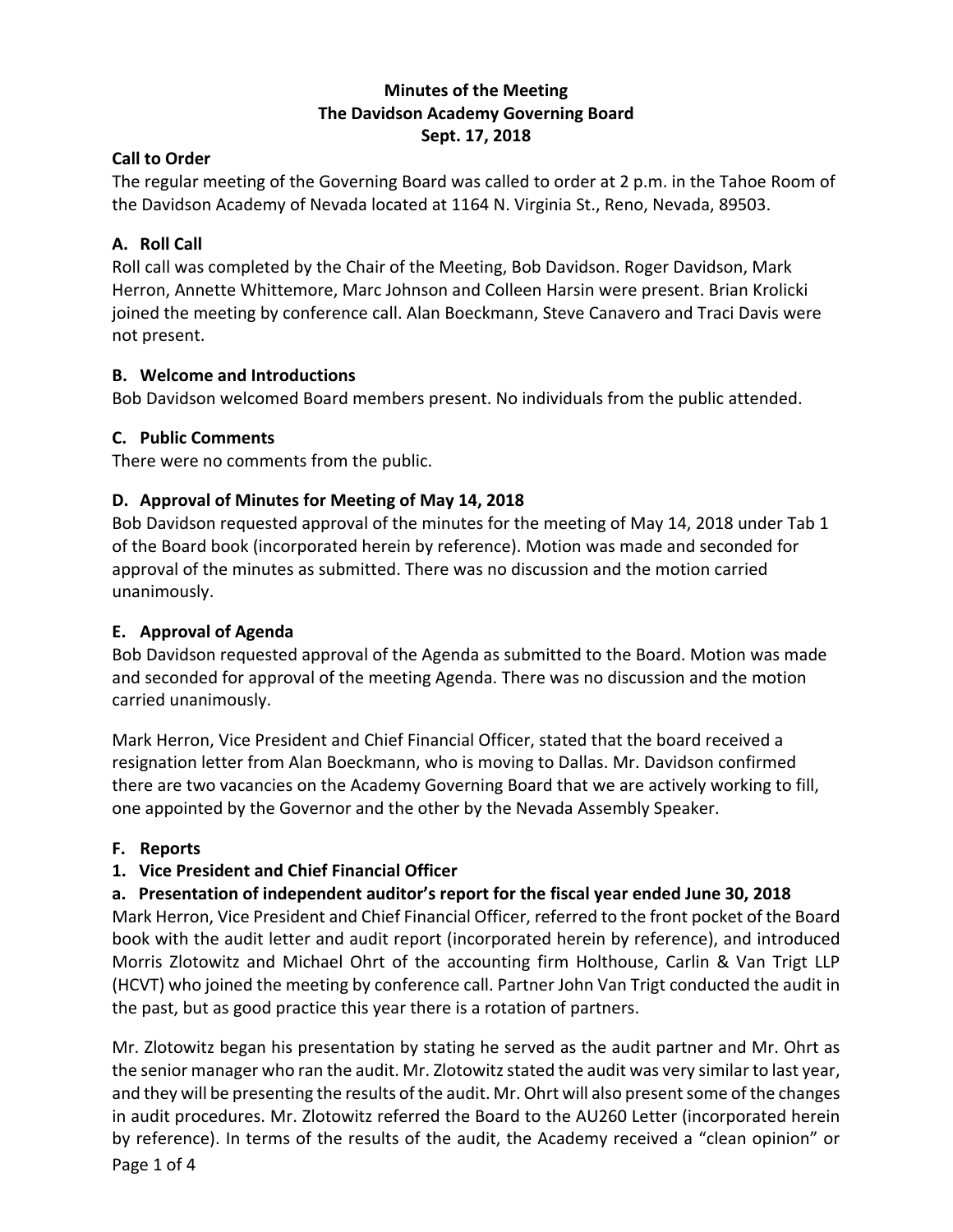unqualified opinion, which is good. The auditors found no internal control deficiencies in the course of their audit.

Mr. Ohrt stated that each year the auditors change some aspects of the audit for unpredictability and to address any changes in the Academy's operations or risks. Last year, they performed more detailed testing around the Academy's corporate credit cards and found no issues. This year the new Online portion of the Academy was audited with more detailed testing of tuition revenues and how those are being recorded. No issues were found during the more detailed testing of these revenues.

Mr. Ohrt referenced the AU260 Letter and highlighted that there were no new accounting policies adopted during the past year, and there were no changes to the Academy's existing accounting policies. There were no new significant estimates. The most significant estimate relates to the pre-paid rent, which was recorded a number of years ago and was consistent with prior years. Mr. Ohrt said no difficulties were encountered when performing the audit, and there were no disagreements with management. Two minor adjustments were identified, both of which Ms. Dixson corrected. The first was with accounts receivable and deferred revenue with a small "grossing up" of the balance sheet and no impact to the net position for the process of billing tuition every year. The second was a small discrepancy between the allocation of payroll between the Academy and the Davidson Institute. There were no internal control deficiencies, no significant deficiencies and no material weaknesses identified during the year. Overall, this is a very "clean" audit. In closing, Mr. Zlotowitz thanked Mr. Herron and Ms. Dixson for their assistance and a smooth audit.

Motion for acceptance of the audit report was made and seconded. There was no further discussion, and the motion carried unanimously.

Mr. Krolicki asked about the extent of the engagement with the auditors. Mr. Herron responded that the auditors are engaged on an annual basis, based upon their engagement letter and capabilities, and that it is not a long-term engagement. Mr. Herron and other board members thanked Ms. Dixson.

#### **2. Academy Director**

## **a. General Program Updates**

Davidson Academy Director, Colleen Harsin, noted the school year is underway and many of the students recently participated in the overnight lock-in. There are 155 students at the Reno campus this year. A few of the Online students now live in-state so they will fall under auditing procedures for the Distributive School Account making the Academy student number over 155.

Ms. Harsin referred to Tab 2 (incorporated herein by reference) for summer correspondence with the state to verify the Academy's school calendar for the current school year, with 154 days in session. This is the same calendar as in previous years that coincides with the University calendar.

Ms. Harsin referred to Tab 3 (incorporated herein by reference) with a series of communications between June 6, 2018 through beginning of July, when the Academy received the preliminary and revised Pupil Enrollment and Attendance Audits.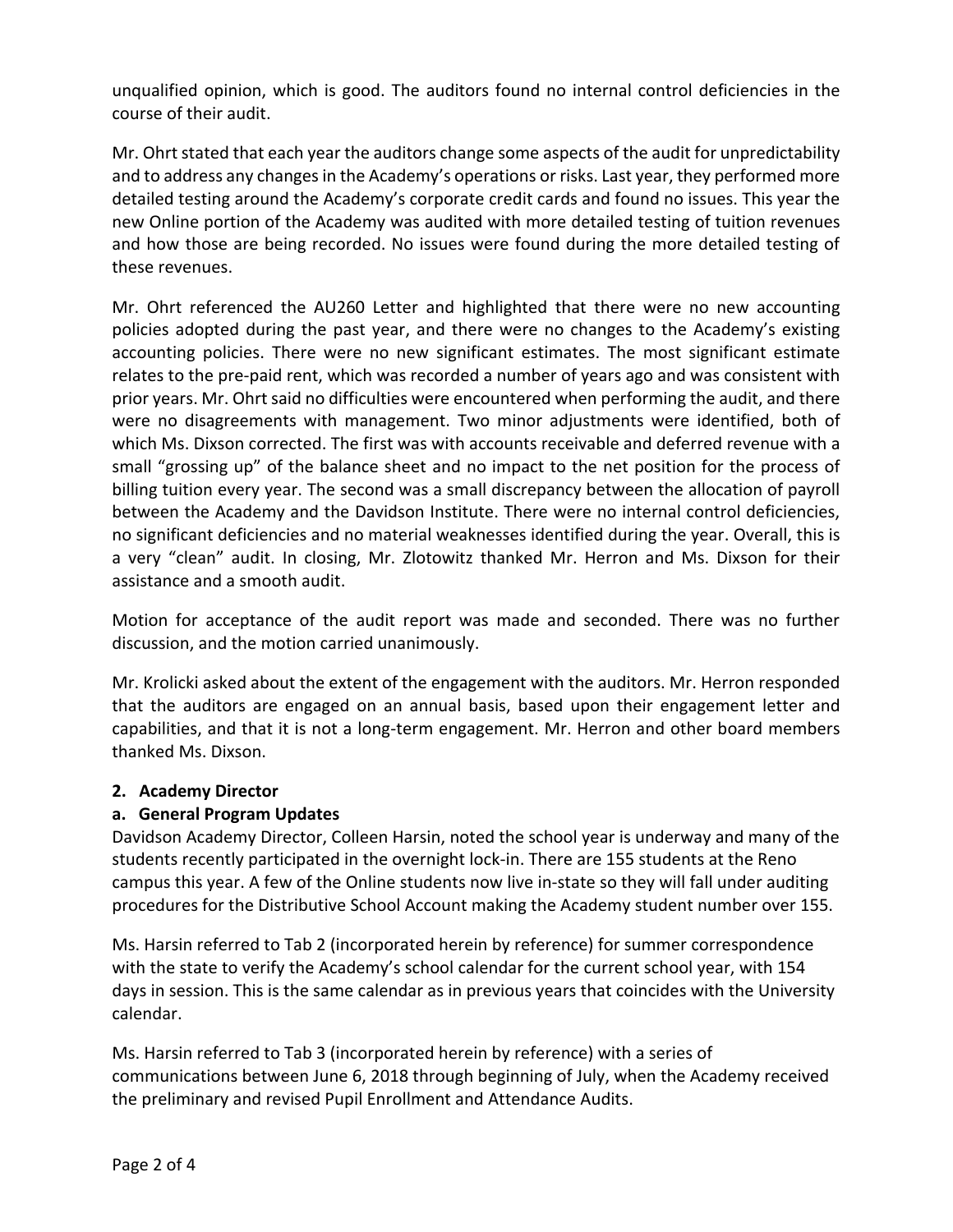Ms. Harsin referred to Tab 4 (incorporated herein by reference) for the revised and finalized Pupil Enrollment and Attendance audit. One student left the Academy without a clear withdrawal date, but the state worked with the Academy to make that determination. The results of the previous audit were also included in the report.

Ms. Harsin referred to Tab 5 (incorporated herein by reference) with Academy's Reno campus weekly course schedule and how the Academy's 13 classrooms are being utilized. The Monday through Thursday schedule differs from Friday. Many of the Friday elective options are initiated by students, which is unique. For example,  $3<sup>rd</sup>$  period has Independent Studies Film and Independent Studies Art. Another example is World Affairs has been switched to student-run, with staff advisor, Model UN and Academic WorldQuest competition preparation with mock demonstrations. Exhibiting leadership and knowledge, older students are leading these classes for younger students. Clubs are also student-driven and overseen by a staff advisor.

Mr. Davidson asked about the Foreign Language courses and clubs, which Ms. Harsin responded with details about the updated names for Spanish courses, and the French Club.

## **b. College Planning Updates**

Ms. Harsin referred to Tab 6 (incorporated herein by reference) with college updates and a complete list of graduates at the next meeting. Upcoming graduates are working on their applications with early applications due November 1. This tab included a list of National Merit Semifinalists. Ms. Harsin explained the National Merit selection index score by state and how this will impact Online students, who must meet the selection index score for the state in which they live. We may have students graduating from the Online program next year.

Dr. Johnson asked why numbers are different per state which Ms. Harsin explained it has to do with population density in various states. Dr. Johnson explained that National Merit recently opened the scholarship program to undocumented high school students who live in the U.S.

Ms. Harsin noted the Massachusetts Institute of Technology (MIT) letter sent to Academy instructor, Dr. Darren Ripley, recognizing him as a teacher who has been "especially influential" to Academy student Pranit Nanda, who was accepted and is attending MIT.

## **3. Director of Online Learning**

Stacy Hawthorne, Director of Online Learning, referred to Tab 7 (incorporated herein by reference) with a 2018-2019 Enrollment report, including a map of where the 34 Online students live throughout the U.S. Three students who attended Online last year are now attending the Academy in Reno, and another two from last year moved to southern Nevada to be in-state students this year. Ms. Hawthorne explained the "disaster policy" to work with students, who may be impacted by natural disasters, regarding their assignments.

Ms. Hawthorne explained how the team is continually working to build an online learning community. There was an in-person event in early August. Mr. Davidson suggested that Online students visiting Reno during the summer could meet with DA students. Ms. Hawthorne explained the upcoming Online Community Meetings, two which will be held in conjunction with Reno Community Meetings.

Ms. Hawthorne reviewed the course list and stated that all the Online courses have been approved through the A-G University of California system.